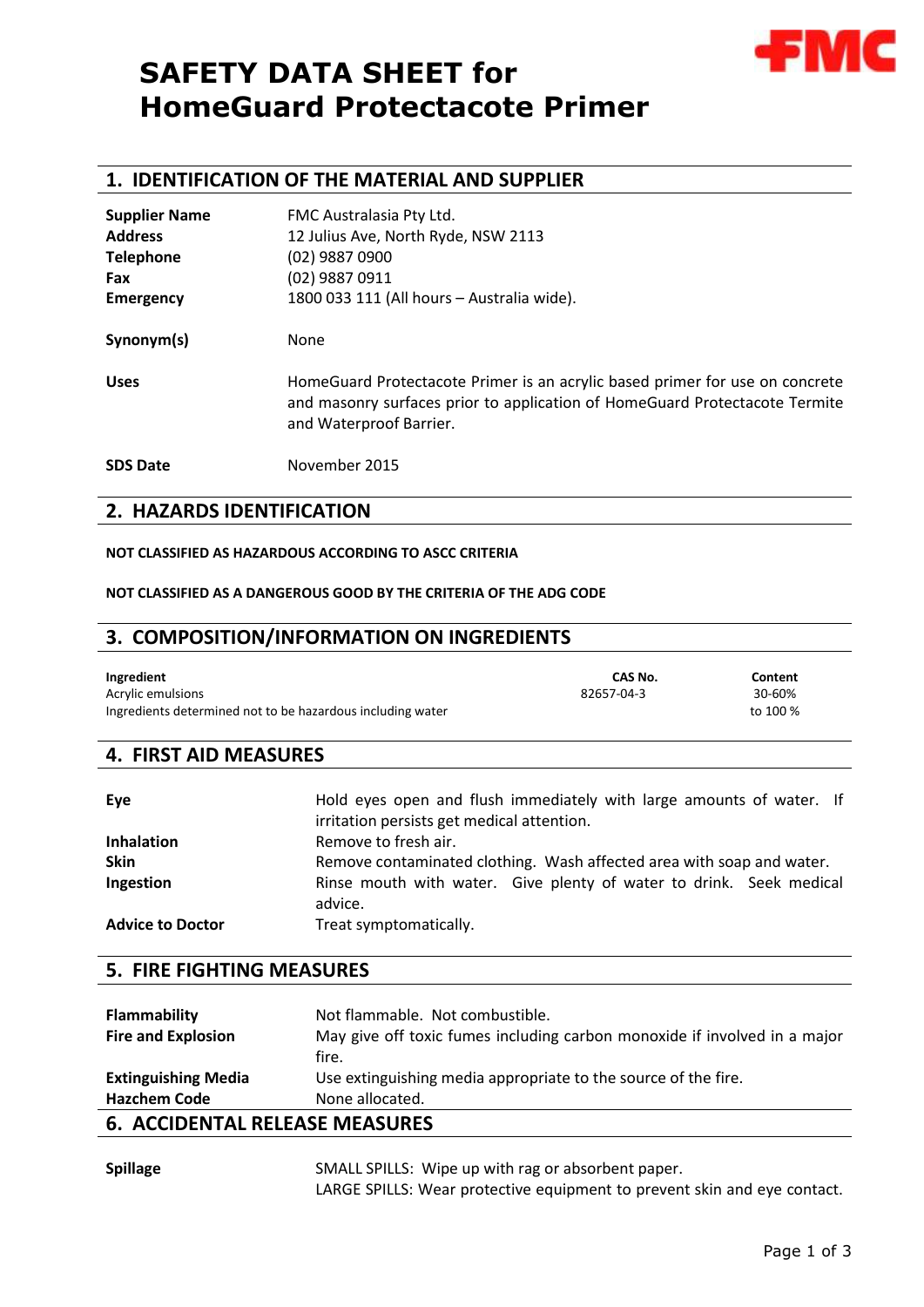Contain spill to prevent contamination of drains and waterways. Isolate any leaking containers and transfer contents to alternative suitable containers. Absorb spilled material with an inert material e.g. vermiculite, dry sand or earth and place in a suitable container for re-use or disposal at a licensed site. Do not flush spilt material into natural waterways or sewage systems.

# **7. STORAGE AND HANDLING**

| <b>Storage</b>  | Store in the tightly closed original container in a dry, cool place out of direct                   |  |  |  |  |
|-----------------|-----------------------------------------------------------------------------------------------------|--|--|--|--|
|                 | sunlight.                                                                                           |  |  |  |  |
| <b>Handling</b> | Read the product label before use. Always wash hands before eating,<br>smoking or using the toilet. |  |  |  |  |

# **8. EXPOSURE CONTROLS/PERSONAL PROTECTION**

| <b>Exposure Standards</b>   | None allocated                                                                                                |
|-----------------------------|---------------------------------------------------------------------------------------------------------------|
| <b>Biological Limits</b>    | None allocated                                                                                                |
| <b>Engineering Controls</b> | Natural ventilation is adequate under normal conditions of use.<br>Keep<br>containers closed when not in use. |
| <b>PPE</b>                  | Wear eye protection, gloves and protective clothing to prevent skin and eye<br>contact.                       |

# **9. PHYSICAL AND CHEMICAL PROPERTIES**

| Appearance              | Pink mobile liquid | <b>Evaporation Rate</b>      | Not determined |
|-------------------------|--------------------|------------------------------|----------------|
| Odour                   | Characteristic     | Solubility (water)           | Miscible       |
| pH (neat)               | 7 - 10             | % Volatiles                  | Not determined |
| <b>Vapour Pressure</b>  | Not determined     | Flammability                 | Not flammable  |
| <b>Vapour Density</b>   | Not determined     | <b>Flash Point</b>           | Not applicable |
| <b>Boiling Point</b>    | $>100^{\circ}$ C   | <b>Upper Explosion Limit</b> | Not applicable |
| <b>Specific Gravity</b> | Approx. 1.1        | <b>Lower Explosion Limit</b> | Not applicable |

## **10. STABILITY AND REACTIVITY**

| <b>Chemical Stability</b>  | Stable under normal conditions of use.                                            |  |  |  |
|----------------------------|-----------------------------------------------------------------------------------|--|--|--|
| <b>Conditions to Avoid</b> | None known                                                                        |  |  |  |
| <b>Material to Avoid</b>   | Strong acids, alkalis and oxidising agents.                                       |  |  |  |
| <b>Decomposition</b>       | May give off toxic fumes including carbon monoxide if heated to<br>decomposition. |  |  |  |
| <b>Hazardous Reactions</b> | None known.                                                                       |  |  |  |

# **11. TOXICOLOGICAL INFORMATION**

| <b>Health Hazard Summary</b> | No adverse health effects expected if this product is handled in<br>accordance with this Safety Data Sheet and the product label. |  |  |  |
|------------------------------|-----------------------------------------------------------------------------------------------------------------------------------|--|--|--|
| Eye                          | May cause slight irritation.                                                                                                      |  |  |  |
| <b>Inhalation</b>            | Not considered harmful due to low vapour pressure.                                                                                |  |  |  |
| Skin                         | May cause irritation in some sensitive individuals with repeated or<br>prolonged contact.                                         |  |  |  |
| Ingestion                    | Low acute toxicity. May cause discomfort, nausea and vomiting if<br>swallowed in large amounts.                                   |  |  |  |
| <b>Toxicity Data</b>         | Practically non-toxic                                                                                                             |  |  |  |